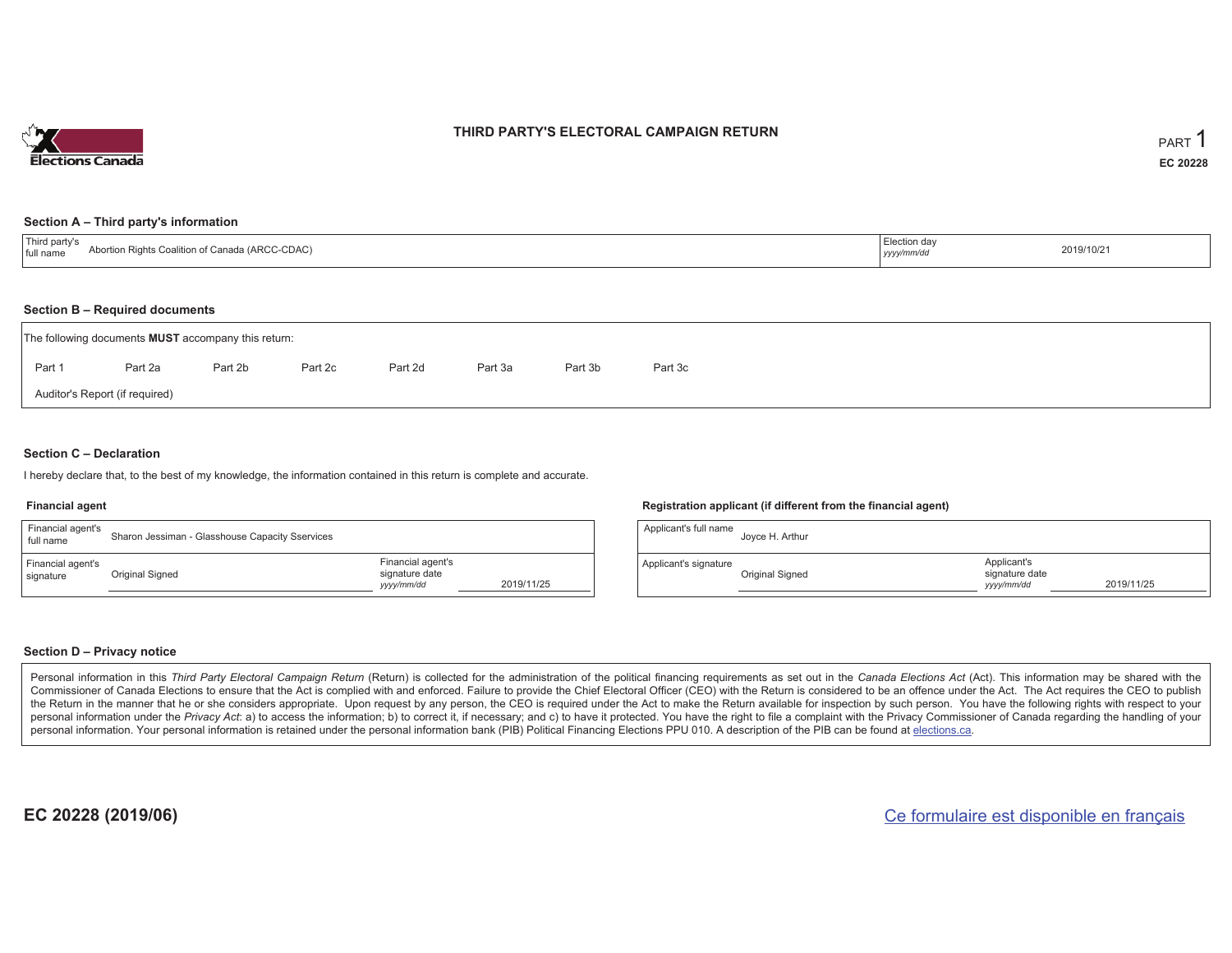

## **THIRD PARTY'S ELECTORAL CAMPAIGN RETURN HIRD PARTY'S ELECTORAL CAMPAIGN RETURN<br>Statement of monetary contributions received PART 2a**

**EC 20228**

| No. | Full name | <b>Street</b><br>no. | <b>Street</b> | Apt. | City | Prov./<br>Terr. | Postal<br>code | Date<br>received<br>yyyy/mm/dd                                                      | Individual | Business /<br>Commercial<br>organization | Government | Trade union | Corporation<br>without share<br>capital | Unincorporated<br>organization or<br>association |
|-----|-----------|----------------------|---------------|------|------|-----------------|----------------|-------------------------------------------------------------------------------------|------------|------------------------------------------|------------|-------------|-----------------------------------------|--------------------------------------------------|
|     |           |                      |               |      |      |                 |                |                                                                                     | \$         | \$                                       | \$         | \$          | \$                                      | \$                                               |
|     |           |                      |               |      |      |                 |                |                                                                                     |            |                                          |            |             |                                         |                                                  |
|     |           |                      |               |      |      |                 |                |                                                                                     |            |                                          |            |             |                                         |                                                  |
|     |           |                      |               |      |      |                 |                |                                                                                     |            |                                          |            |             |                                         |                                                  |
|     |           |                      |               |      |      |                 |                |                                                                                     |            |                                          |            |             |                                         |                                                  |
|     |           |                      |               |      |      |                 |                |                                                                                     |            |                                          |            |             |                                         |                                                  |
|     |           |                      |               |      |      |                 |                |                                                                                     |            |                                          |            |             |                                         |                                                  |
|     |           |                      |               |      |      |                 |                |                                                                                     |            |                                          |            |             |                                         |                                                  |
|     |           |                      |               |      |      |                 |                |                                                                                     |            |                                          |            |             |                                         |                                                  |
|     |           |                      |               |      |      |                 |                |                                                                                     |            |                                          |            |             |                                         |                                                  |
|     |           |                      |               |      |      |                 |                |                                                                                     |            |                                          |            |             |                                         |                                                  |
|     |           |                      |               |      |      |                 |                |                                                                                     |            |                                          |            |             |                                         |                                                  |
|     |           |                      |               |      |      |                 |                |                                                                                     |            |                                          |            |             |                                         |                                                  |
|     |           |                      |               |      |      |                 |                |                                                                                     |            |                                          |            |             |                                         |                                                  |
|     |           |                      |               |      |      |                 |                |                                                                                     |            |                                          |            |             |                                         |                                                  |
|     |           |                      |               |      |      |                 |                |                                                                                     |            |                                          |            |             |                                         |                                                  |
|     |           |                      |               |      |      |                 |                | Totals carried forward from previous page \$                                        |            |                                          |            |             |                                         |                                                  |
|     |           |                      |               |      |      |                 |                | Total amount of monetary contributions by contributors who gave over \$200 (A)      |            |                                          |            |             |                                         |                                                  |
|     |           |                      |               |      |      |                 |                | Number of contributors who gave over \$200                                          |            |                                          |            |             |                                         |                                                  |
|     |           |                      |               |      |      |                 |                | Total amount of monetary contributions by contributors who gave \$200 or less $(B)$ |            |                                          |            |             |                                         |                                                  |
|     |           |                      |               |      |      |                 |                | Number of contributors who gave \$200 or less                                       |            |                                          |            |             |                                         |                                                  |
|     |           |                      |               |      |      |                 |                | Total amount of all monetary contributions (A+B)                                    |            |                                          |            |             |                                         |                                                  |
|     |           |                      |               |      |      |                 |                | Number of contributors who gave monetary contributions                              |            |                                          |            |             |                                         |                                                  |
|     |           |                      |               |      |      |                 |                |                                                                                     |            |                                          |            |             |                                         |                                                  |

| l Third<br>Coalition of<br>t∷anad<br>JA U<br><b>party</b> | 2019/10/2<br>,,,,, | Paq∈ |
|-----------------------------------------------------------|--------------------|------|
|-----------------------------------------------------------|--------------------|------|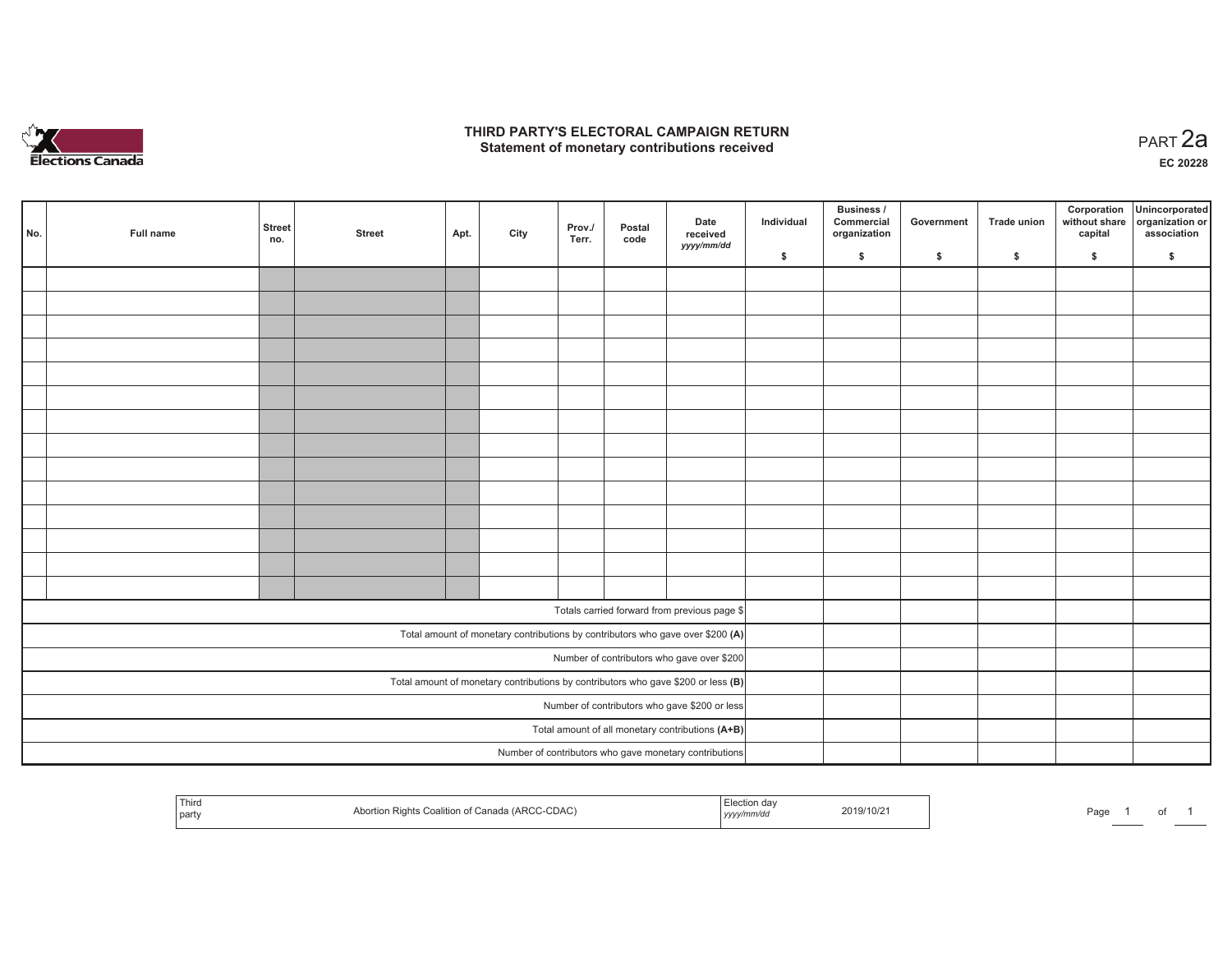

## **THIRD PARTY'S ELECTORAL CAMPAIGN RETURN**  THIRD PARTY'S ELECTORAL CAMPAIGN RETURN<br>Statement of non-monetary contributions received<br> **PART 2b**

| No. | Full name | <b>Street</b><br>no. | <b>Street</b> | Apt. | City | Prov./<br>Terr. | Postal<br>code | Date<br>received<br>yyyy/mm/dd                                                          | Individual | <b>Business /</b><br>Commercial<br>organization | Government | Trade union | Corporation<br>capital | Unincorporated<br>without share organization or<br>association |
|-----|-----------|----------------------|---------------|------|------|-----------------|----------------|-----------------------------------------------------------------------------------------|------------|-------------------------------------------------|------------|-------------|------------------------|----------------------------------------------------------------|
|     |           |                      |               |      |      |                 |                |                                                                                         | \$         | \$                                              | \$         | \$          | \$                     | \$                                                             |
|     |           |                      |               |      |      |                 |                |                                                                                         |            |                                                 |            |             |                        |                                                                |
|     |           |                      |               |      |      |                 |                |                                                                                         |            |                                                 |            |             |                        |                                                                |
|     |           |                      |               |      |      |                 |                |                                                                                         |            |                                                 |            |             |                        |                                                                |
|     |           |                      |               |      |      |                 |                |                                                                                         |            |                                                 |            |             |                        |                                                                |
|     |           |                      |               |      |      |                 |                |                                                                                         |            |                                                 |            |             |                        |                                                                |
|     |           |                      |               |      |      |                 |                |                                                                                         |            |                                                 |            |             |                        |                                                                |
|     |           |                      |               |      |      |                 |                |                                                                                         |            |                                                 |            |             |                        |                                                                |
|     |           |                      |               |      |      |                 |                |                                                                                         |            |                                                 |            |             |                        |                                                                |
|     |           |                      |               |      |      |                 |                |                                                                                         |            |                                                 |            |             |                        |                                                                |
|     |           |                      |               |      |      |                 |                |                                                                                         |            |                                                 |            |             |                        |                                                                |
|     |           |                      |               |      |      |                 |                |                                                                                         |            |                                                 |            |             |                        |                                                                |
|     |           |                      |               |      |      |                 |                |                                                                                         |            |                                                 |            |             |                        |                                                                |
|     |           |                      |               |      |      |                 |                |                                                                                         |            |                                                 |            |             |                        |                                                                |
|     |           |                      |               |      |      |                 |                |                                                                                         |            |                                                 |            |             |                        |                                                                |
|     |           |                      |               |      |      |                 |                | Totals carried forward from previous page \$                                            |            |                                                 |            |             |                        |                                                                |
|     |           |                      |               |      |      |                 |                |                                                                                         |            |                                                 |            |             |                        |                                                                |
|     |           |                      |               |      |      |                 |                | Total amount of non-monetary contributions by contributors who gave over \$200 (A)      |            |                                                 |            |             |                        |                                                                |
|     |           |                      |               |      |      |                 |                | Number of contributors who gave over \$200                                              |            |                                                 |            |             |                        |                                                                |
|     |           |                      |               |      |      |                 |                | Total amount of non-monetary contributions by contributors who gave \$200 or less $(B)$ |            |                                                 |            |             |                        |                                                                |
|     |           |                      |               |      |      |                 |                | Number of contributors who gave \$200 or less                                           |            |                                                 |            |             |                        |                                                                |
|     |           |                      |               |      |      |                 |                | Total amount of all non-monetary contributions (A+B)                                    |            |                                                 |            |             |                        |                                                                |
|     |           |                      |               |      |      |                 |                | Number of contributors who gave non-monetary contributions                              |            |                                                 |            |             |                        |                                                                |

| Third<br>Canada (ARCC-CDAC)<br>$.019/10/2^3$<br>. Coalitior<br>.<br>party<br>, уууулг | Page |
|---------------------------------------------------------------------------------------|------|
|---------------------------------------------------------------------------------------|------|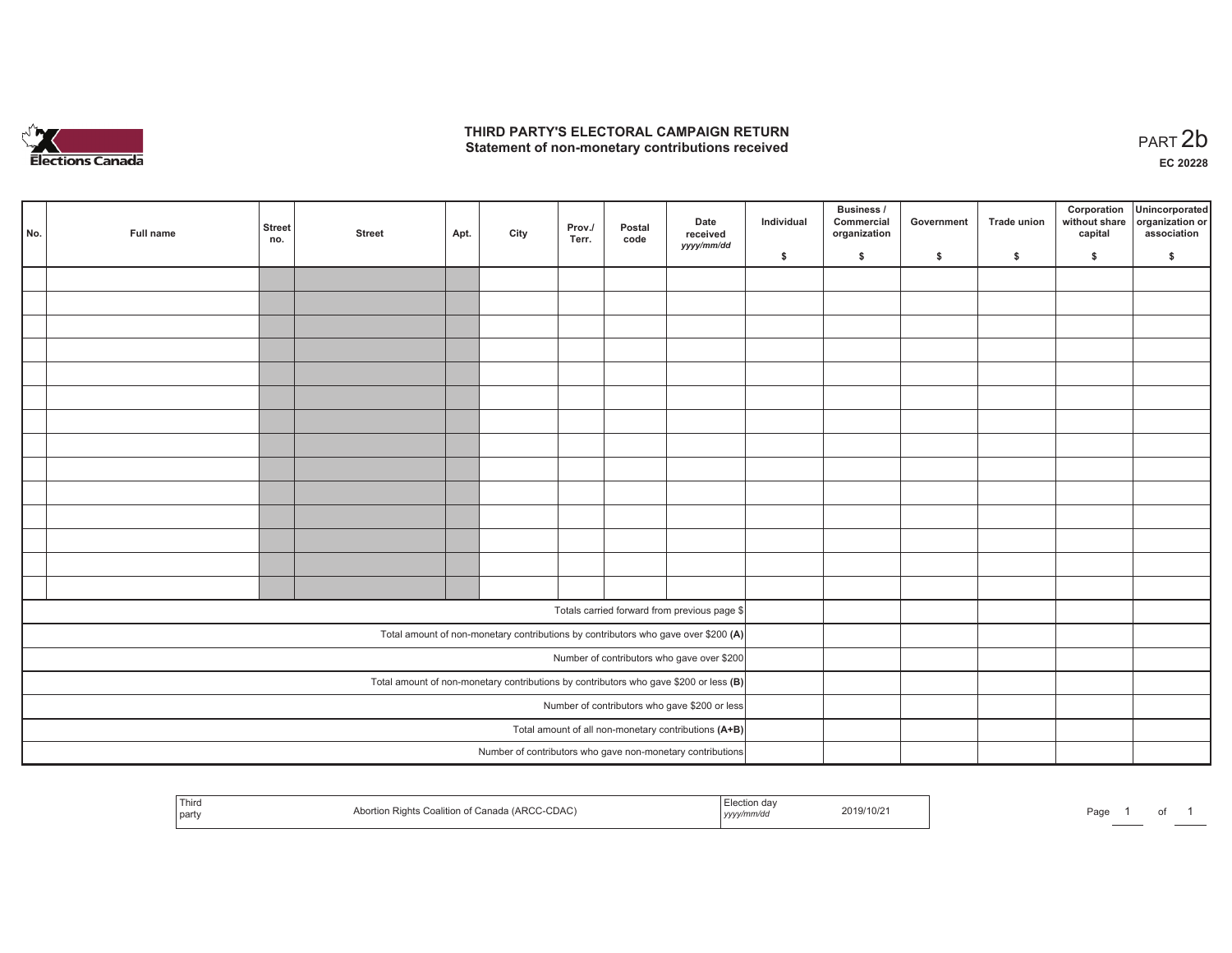

## **THIRD PARTY'S ELECTORAL CAMPAIGN RETURN STATE:** PARTY'S ELECTORAL CAMPAIGN RETURN<br>
Statement of operating loans received

**EC 20228**

| No. | Full name | <b>Street</b><br>no. | <b>Street</b> | Apt. | City | Prov./<br>Terr. | Postal<br>code | Date<br>received<br>yyyy/mm/dd                                  | Individual | <b>Business /</b><br>Commercial<br>organization | Government | <b>Trade union</b> | Corporation<br>capital | Unincorporated<br>without share organization or<br>association |
|-----|-----------|----------------------|---------------|------|------|-----------------|----------------|-----------------------------------------------------------------|------------|-------------------------------------------------|------------|--------------------|------------------------|----------------------------------------------------------------|
|     |           |                      |               |      |      |                 |                |                                                                 | \$         | \$                                              | \$         | \$                 | \$                     | \$                                                             |
|     |           |                      |               |      |      |                 |                |                                                                 |            |                                                 |            |                    |                        |                                                                |
|     |           |                      |               |      |      |                 |                |                                                                 |            |                                                 |            |                    |                        |                                                                |
|     |           |                      |               |      |      |                 |                |                                                                 |            |                                                 |            |                    |                        |                                                                |
|     |           |                      |               |      |      |                 |                |                                                                 |            |                                                 |            |                    |                        |                                                                |
|     |           |                      |               |      |      |                 |                |                                                                 |            |                                                 |            |                    |                        |                                                                |
|     |           |                      |               |      |      |                 |                |                                                                 |            |                                                 |            |                    |                        |                                                                |
|     |           |                      |               |      |      |                 |                |                                                                 |            |                                                 |            |                    |                        |                                                                |
|     |           |                      |               |      |      |                 |                |                                                                 |            |                                                 |            |                    |                        |                                                                |
|     |           |                      |               |      |      |                 |                |                                                                 |            |                                                 |            |                    |                        |                                                                |
|     |           |                      |               |      |      |                 |                |                                                                 |            |                                                 |            |                    |                        |                                                                |
|     |           |                      |               |      |      |                 |                |                                                                 |            |                                                 |            |                    |                        |                                                                |
|     |           |                      |               |      |      |                 |                |                                                                 |            |                                                 |            |                    |                        |                                                                |
|     |           |                      |               |      |      |                 |                |                                                                 |            |                                                 |            |                    |                        |                                                                |
|     |           |                      |               |      |      |                 |                |                                                                 |            |                                                 |            |                    |                        |                                                                |
|     |           |                      |               |      |      |                 |                | Totals carried forward from previous page \$                    |            |                                                 |            |                    |                        |                                                                |
|     |           |                      |               |      |      |                 |                | Total amount of loans by lenders who provided over \$200 (A)    |            |                                                 |            |                    |                        |                                                                |
|     |           |                      |               |      |      |                 |                | Number of lenders who provided over \$200                       |            |                                                 |            |                    |                        |                                                                |
|     |           |                      |               |      |      |                 |                | Total amount of loans by lenders who provided \$200 or less (B) |            |                                                 |            |                    |                        |                                                                |
|     |           |                      |               |      |      |                 |                | Number of lenders who provided \$200 or less                    |            |                                                 |            |                    |                        |                                                                |
|     |           |                      |               |      |      |                 |                | Total amount of all loans (A+B)                                 |            |                                                 |            |                    |                        |                                                                |
|     |           |                      |               |      |      |                 |                | Number of all lenders who provided loans                        |            |                                                 |            |                    |                        |                                                                |

| i ulto<br>Abor <sup>+</sup><br>part | n Rights Coalition of Canada (ARCC-CDAC) | Election da<br>yyyy/mm/dd | 2019/10/21 | Page |  |  |  |
|-------------------------------------|------------------------------------------|---------------------------|------------|------|--|--|--|
|-------------------------------------|------------------------------------------|---------------------------|------------|------|--|--|--|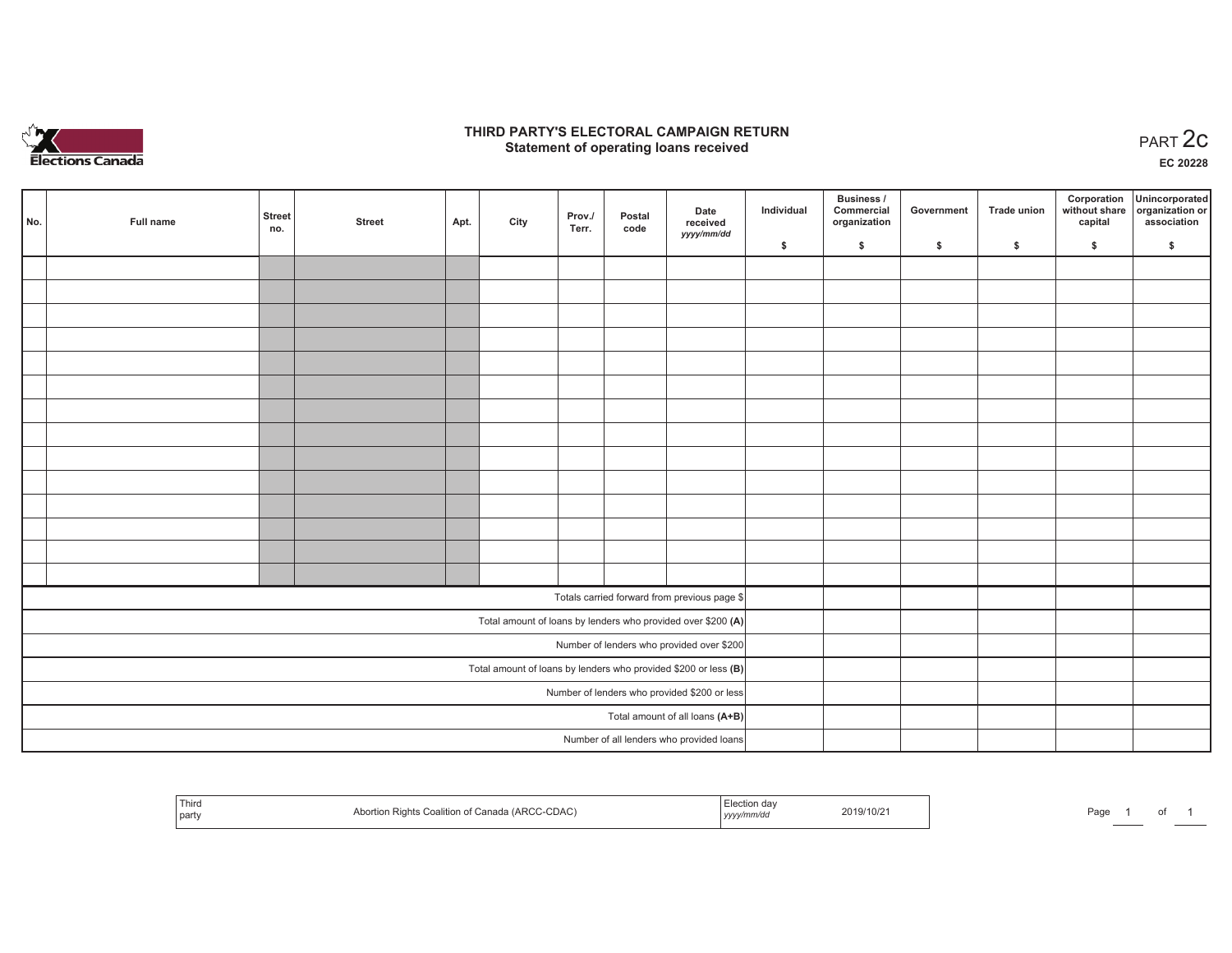

# **THIRD PARTY'S ELECTORAL CAMPAIGN RETURN S** ELECTORAL CAMPAIGN RETURN<br>Summary of inflows PART 2d

| No.   | Type of contributor / lender                 | <b>Monetary</b><br>contributions<br>(Part 2a)<br>\$ | Non-monetary<br>contributions<br>(Part 2b)<br>\$ | Loans<br>(Part 2c)<br>\$ | <b>Total</b><br>\$ | Number of<br>contributors and<br>lenders |  |  |
|-------|----------------------------------------------|-----------------------------------------------------|--------------------------------------------------|--------------------------|--------------------|------------------------------------------|--|--|
|       |                                              |                                                     |                                                  |                          |                    |                                          |  |  |
| 1.    | Individuals                                  |                                                     |                                                  |                          |                    |                                          |  |  |
|       | 2. Businesses / Commercial organizations     |                                                     |                                                  |                          |                    |                                          |  |  |
| 3.    | Governments                                  |                                                     |                                                  |                          |                    |                                          |  |  |
| 4.    | Trade unions                                 |                                                     |                                                  |                          |                    |                                          |  |  |
| 5.    | Corporations without share capital           |                                                     |                                                  |                          |                    |                                          |  |  |
| 6.    | Unincorporated organizations or associations |                                                     |                                                  |                          |                    |                                          |  |  |
| 7.    | Total (items 1 to 6)                         |                                                     |                                                  |                          |                    |                                          |  |  |
| Total |                                              |                                                     |                                                  |                          |                    |                                          |  |  |
| 8.    | Amount of third party's resources used       |                                                     |                                                  |                          | 9,984.00           |                                          |  |  |
| 9.    | Grand total (items 7 and 8)                  |                                                     |                                                  |                          | 9,984.00           |                                          |  |  |

| Third<br>party | Abortion Rights Coalition of Canada (ARCC-CDAC) | Election dav<br>yyyy/mm/dd | 2019/10/21 |
|----------------|-------------------------------------------------|----------------------------|------------|
|----------------|-------------------------------------------------|----------------------------|------------|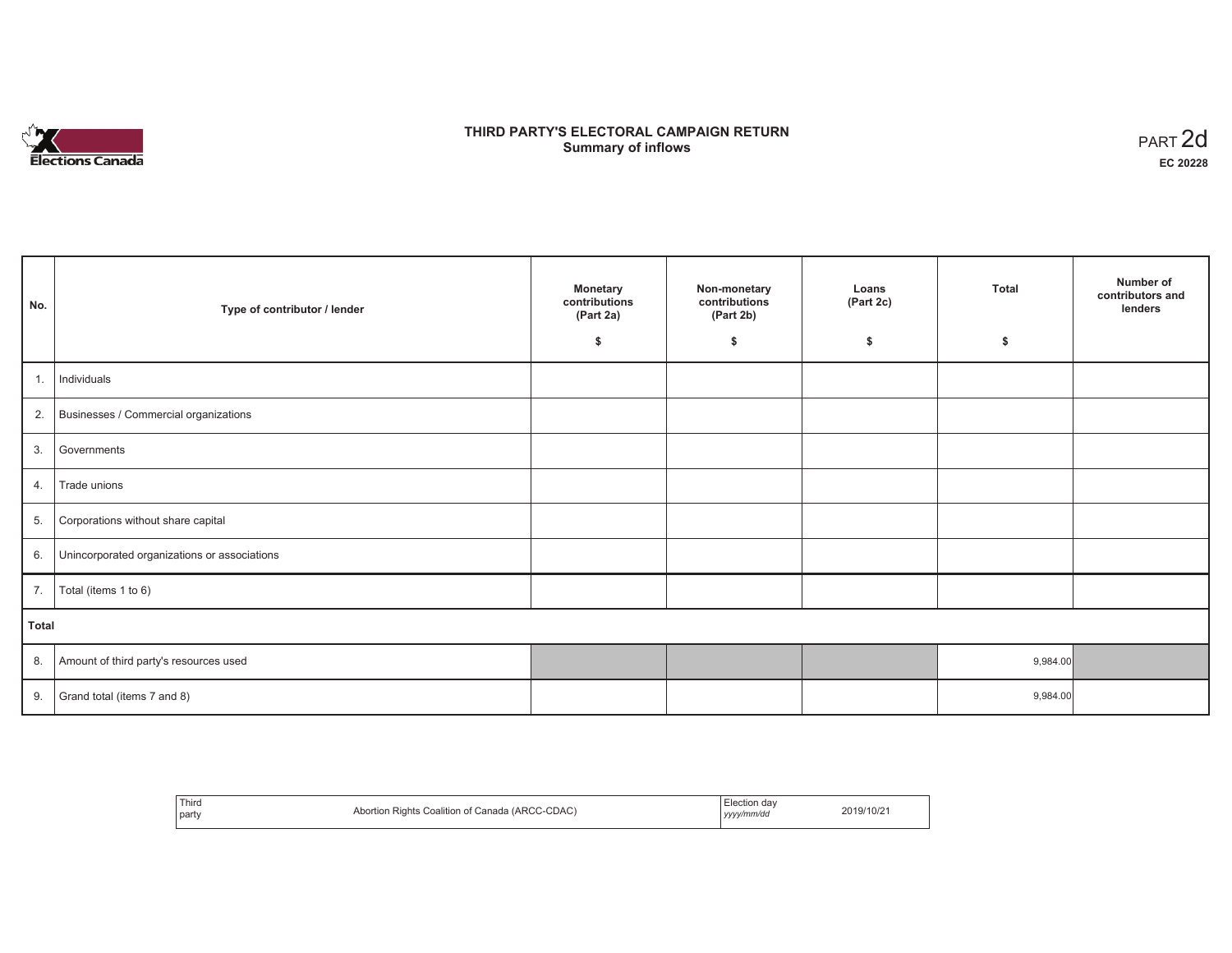

## **THIRD PARTY'S ELECTORAL CAMPAIGN RETURN Statement of expenses incurred for regulated activities that take place during the pre-election period**  *(Only applicable to a fixed-date general election)*

 $_{\sf PART}$ 3a **EC 20228**

For a list of expense types, expense categories and expense subcategories, refer to Annex II in the Instructions.

| No.            | Date<br>incurred<br>yyyy/mm/dd | <b>ED Code</b><br>(if applicable) | <b>Supplier</b>       | <b>Expense type</b>  | <b>Expense</b><br>category   | Expense<br>subcategory     | <b>Starting date</b><br>of activity,<br>advertisement<br>or survey<br>yyyy/mm/dd | <b>Ending date</b><br>of activity,<br>advertisement<br>or survey<br>yyyy/mm/dd | Place of activity or<br>advertisement        | <b>Expense amount</b><br>\$ |
|----------------|--------------------------------|-----------------------------------|-----------------------|----------------------|------------------------------|----------------------------|----------------------------------------------------------------------------------|--------------------------------------------------------------------------------|----------------------------------------------|-----------------------------|
|                | 2019/09/29                     |                                   | Joyce Arthur          | Partisan Activity    | <b>Salaries</b>              | Remuneration               | 2019/08/14                                                                       | 2019/09/28                                                                     | Vancouver                                    | 3,275.00                    |
| 2              | 2019/10/29                     |                                   | Joyce Arthur          | Partisan Activity    | Salaries                     | Remuneration               | 2019/10/05                                                                       | 2019/10/25                                                                     | Vancouver                                    | 1,725.00                    |
| 3              | 2019/09/29                     |                                   | Kathy Dawson          | Partisan Activity    | Salaries, Wages & Consulting | <b>Consulting Fees</b>     | 2019/08/14                                                                       | 2019/09/28                                                                     | Vancouver                                    | 900.00                      |
| 4              | 2019/10/29                     |                                   | Kathy Dawson          | Partisan Activity    | Salaries, Wages & Consulting | <b>Consulting Fees</b>     | 2019/10/05                                                                       | 2019/10/25                                                                     | Vancouver                                    | 500.00                      |
| 5              | 2019/10/29                     |                                   | <b>Tine Beier</b>     | Partisan Activity    | Salaries, Wages & Consulting | <b>Consulting Fees</b>     | 2019/10/05                                                                       | 2019/10/25                                                                     | Vancouver                                    | 300.00                      |
| 6              | 2019/09/09                     |                                   | Hazel Allan           | Partisan Activity    | Salaries, Wages & Consulting | <b>Consulting Fees</b>     | 2019/08/14                                                                       | 2019/09/28                                                                     | Vancouver                                    | 200.00                      |
| $\overline{7}$ | 2019/09/29                     |                                   | <b>Heather Clark</b>  | Partisan Activity    | Salaries, Wages & Consulting | <b>Consulting Fees</b>     | 2019/08/14                                                                       | 2019/09/28                                                                     | Vancouver                                    | 700.00                      |
| 8              | 2019/09/29                     |                                   | <b>Anik Pettigrew</b> | Partisan Activity    | Salaries, Wages & Consulting | <b>Consulting Fees</b>     | 2019/08/14                                                                       | 2019/09/28                                                                     | Vancouver                                    | 600.00                      |
| 9              | 2019/10/29                     |                                   | <b>Anik Pettigrew</b> | Partisan Activity    | Salaries, Wages & Consulting | <b>Consulting Fees</b>     | 2019/10/05                                                                       | 2019/10/25                                                                     | Vancouver                                    | 300.00                      |
| 10             | 2019/09/29                     |                                   | <b>Mary Linville</b>  | Partisan Activity    | Office                       | <b>Website Development</b> | 2019/08/14                                                                       | 2019/09/28                                                                     | Vancouver                                    | 300.00                      |
| 11             | 2019/09/23                     |                                   | Robson Print & Ship   | Partisan Activity    | Office                       | Office Supplies - Printing | 2019/09/23                                                                       | 2019/09/23                                                                     | Vancouver                                    | 381.00                      |
| 12             | 2019/09/04                     |                                   | Robson Print & Ship   | Partisan Activity    | Office                       | Office Supplies - Printing | 2019/09/04                                                                       | 2019/09/04                                                                     | Vancouver                                    | 190.00                      |
| 13             | 2019/09/26                     |                                   | Robson Print & Ship   | Partisan Activity    | Office                       | Office Supplies - Printing | 2019/09/26                                                                       | 2019/09/26                                                                     | Vancouver                                    | 162.00                      |
| 14             | 2019/09/08                     |                                   | Canada Post           | Partisan Advertising | Advertising                  | <b>Mail Outs</b>           | 2019/09/08                                                                       | 2019/09/28                                                                     | Vancouver                                    | 35.00                       |
| 15             | 2019/09/14                     |                                   | Canada Post           | Partisan Advertising | Advertising                  | <b>Mail Outs</b>           | 2019/09/08                                                                       | 2019/09/28                                                                     | Vancouver                                    | 90.00                       |
| 16             | 2019/09/18                     |                                   | Canada Post           | Partisan Advertising | Advertising                  | Mail Outs                  | 2019/09/08                                                                       | 2019/09/28                                                                     | Vancouver                                    | 121.00                      |
| 17             | 2019/09/21                     |                                   | Canada Post           | Partisan Advertising | Advertising                  | Mail Outs                  | 2019/09/08                                                                       | 2019/09/28                                                                     | Vancouver                                    | 36.00                       |
|                |                                |                                   |                       |                      |                              |                            |                                                                                  |                                                                                | Totals carried forward from previous page \$ |                             |
|                |                                |                                   |                       |                      |                              |                            |                                                                                  |                                                                                | Total \$                                     | 9,815.00                    |

| <sup>!</sup> Third<br>Canada (ARCC-CDAC)<br>Rights Coalition of C<br>party | lection dav.<br>2019/10/21<br>  yyyymmua<br>$\sim$ $\sim$ | Page |
|----------------------------------------------------------------------------|-----------------------------------------------------------|------|
|----------------------------------------------------------------------------|-----------------------------------------------------------|------|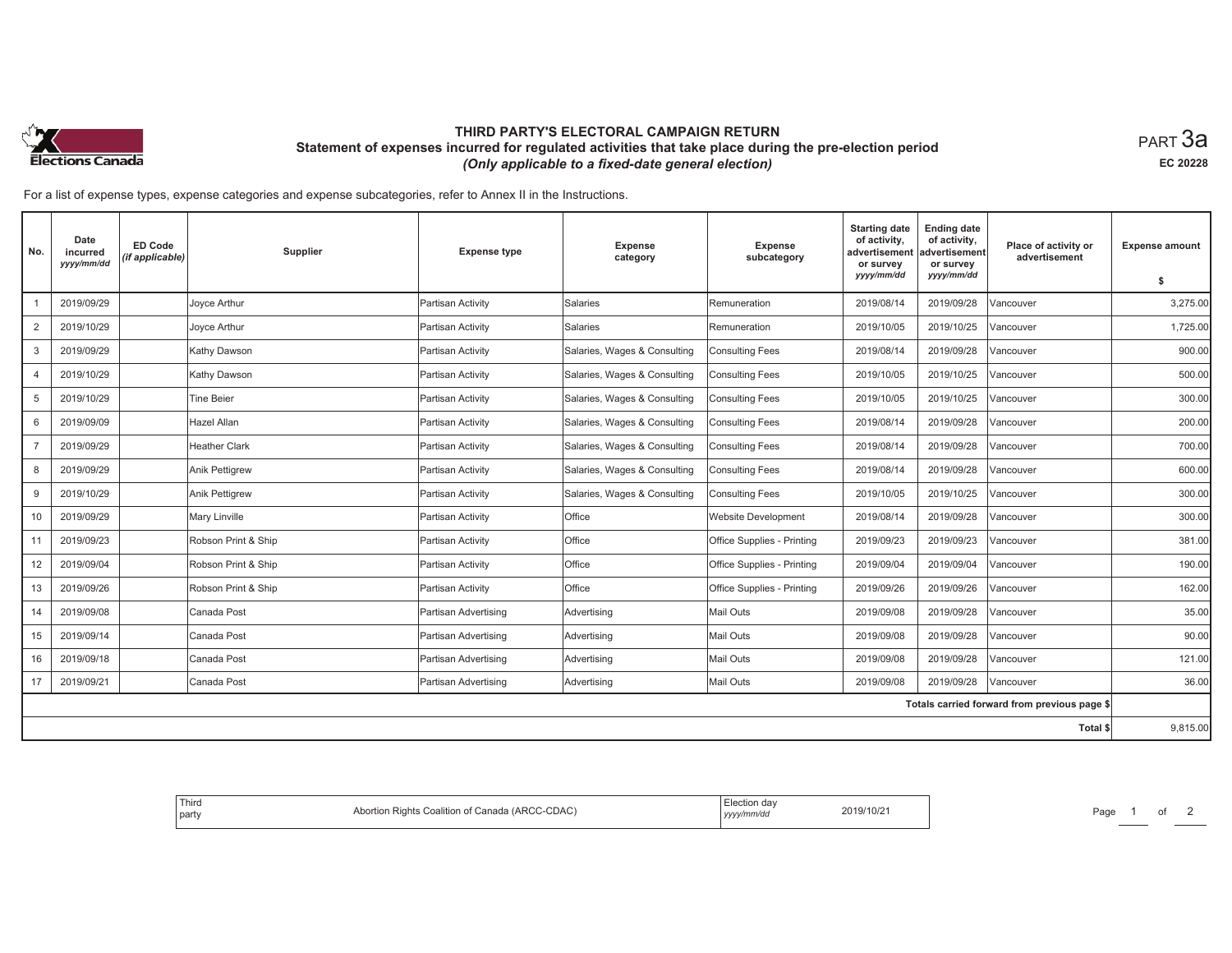

# **THIRD PARTY'S ELECTORAL CAMPAIGN RETURN Statement of expenses incurred for regulated activities that take place during the election period**<br>PART  $3\mathsf{b}$

**EC 20228**

For a list of expense types, expense categories and expense subcategories, refer to Annex II in the Instructions.

| No. | Date<br>incurred<br>yyyy/mm/dd | <b>ED Code</b><br>(if applicable) | Supplier    | <b>Expense type</b>  | Expense<br>category | Expense<br>subcategory | <b>Starting date</b><br>of activity,<br>advertisement<br>or survey<br>yyyy/mm/dd | <b>Ending date</b><br>of activity,<br>advertisement<br>or survey<br>yyyy/mm/dd | Place of activity or<br>advertisement        | <b>Expense amount</b> |
|-----|--------------------------------|-----------------------------------|-------------|----------------------|---------------------|------------------------|----------------------------------------------------------------------------------|--------------------------------------------------------------------------------|----------------------------------------------|-----------------------|
|     |                                |                                   |             |                      |                     |                        |                                                                                  |                                                                                |                                              | \$                    |
| 18  | 2019/09/24                     |                                   | Canada Post | Partisan Advertising | Advertising         | Mail Outs              | 2019/09/08                                                                       | 2019/09/28                                                                     | Vancouver                                    | 25.00                 |
| 19  | 2019/09/27                     |                                   | Canada Post | Partisan Advertising | Advertising         | Mail Outs              | 2019/09/08                                                                       | 2019/09/28                                                                     | Vancouver                                    | 118.00                |
| 20  | 2019/09/28                     |                                   | Canada Post | Partisan Advertising | Advertising         | Mail Outs              | 2019/09/08                                                                       | 2019/09/28                                                                     | Vancouver                                    | 26.00                 |
|     |                                |                                   |             |                      |                     |                        |                                                                                  |                                                                                |                                              |                       |
|     |                                |                                   |             |                      |                     |                        |                                                                                  |                                                                                |                                              |                       |
|     |                                |                                   |             |                      |                     |                        |                                                                                  |                                                                                |                                              |                       |
|     |                                |                                   |             |                      |                     |                        |                                                                                  |                                                                                |                                              |                       |
|     |                                |                                   |             |                      |                     |                        |                                                                                  |                                                                                |                                              |                       |
|     |                                |                                   |             |                      |                     |                        |                                                                                  |                                                                                |                                              |                       |
|     |                                |                                   |             |                      |                     |                        |                                                                                  |                                                                                |                                              |                       |
|     |                                |                                   |             |                      |                     |                        |                                                                                  |                                                                                |                                              |                       |
|     |                                |                                   |             |                      |                     |                        |                                                                                  |                                                                                |                                              |                       |
|     |                                |                                   |             |                      |                     |                        |                                                                                  |                                                                                |                                              |                       |
|     |                                |                                   |             |                      |                     |                        |                                                                                  |                                                                                |                                              |                       |
|     |                                |                                   |             |                      |                     |                        |                                                                                  |                                                                                |                                              |                       |
|     |                                |                                   |             |                      |                     |                        |                                                                                  |                                                                                |                                              |                       |
|     |                                |                                   |             |                      |                     |                        |                                                                                  |                                                                                |                                              |                       |
|     |                                |                                   |             |                      |                     |                        |                                                                                  |                                                                                | Totals carried forward from previous page \$ | 9,815.00              |
|     |                                |                                   |             |                      |                     |                        |                                                                                  |                                                                                | Total \$                                     | 9,984.00              |

| Third<br>Abortion Rights Coalition of Canada (ARCC-CDAC)<br>  party | Election day<br>2019/10/21<br>yyyy/mm/dd | Page |  |
|---------------------------------------------------------------------|------------------------------------------|------|--|
|---------------------------------------------------------------------|------------------------------------------|------|--|